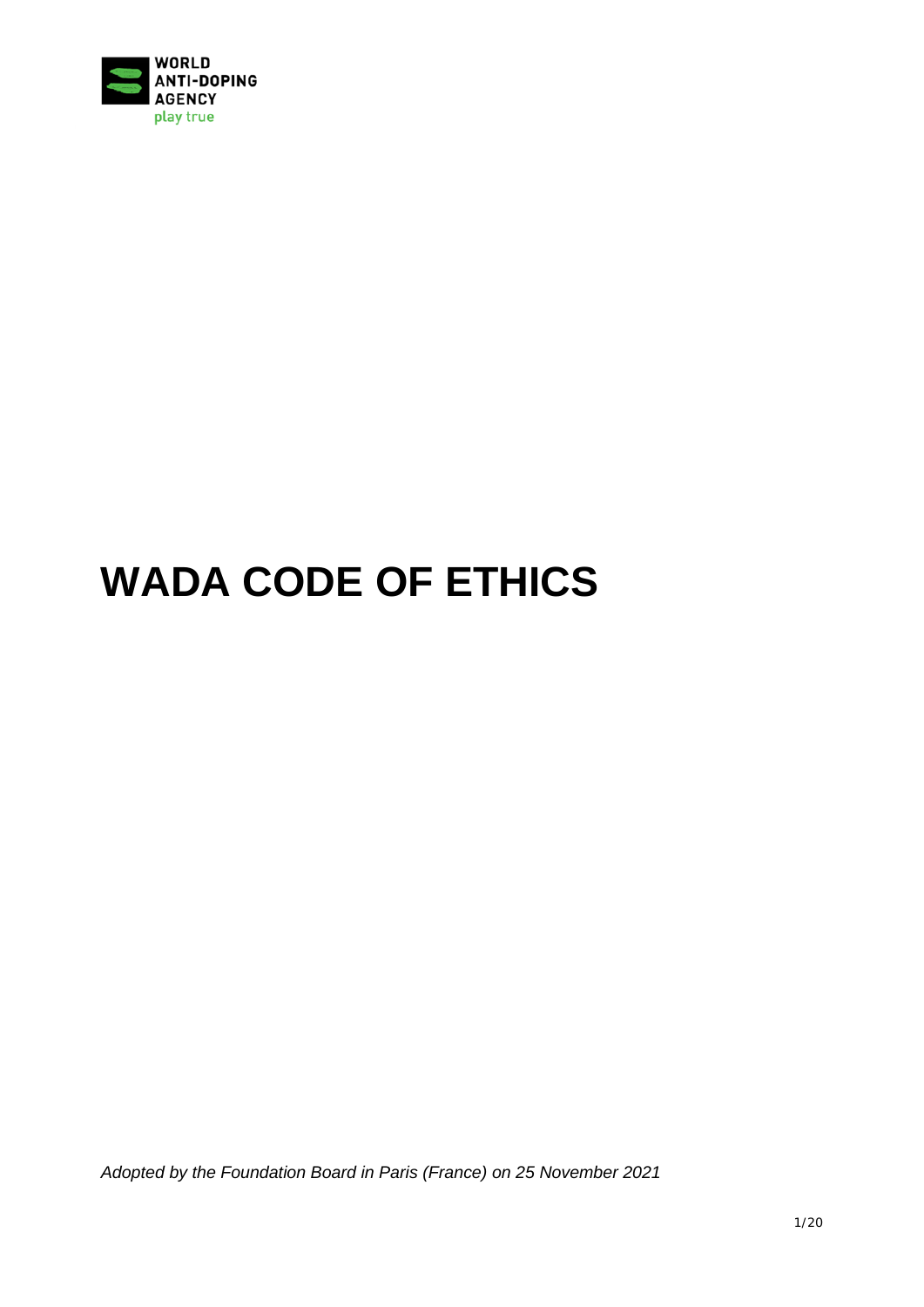

## **TABLE OF CONTENTS**

| 1 <sup>1</sup>                                           |      |  |  |
|----------------------------------------------------------|------|--|--|
|                                                          | 1.1  |  |  |
|                                                          | 1.2  |  |  |
| 2.                                                       |      |  |  |
| 3.                                                       |      |  |  |
|                                                          | 3.1  |  |  |
|                                                          | 3.2  |  |  |
|                                                          | 3.3  |  |  |
|                                                          | 3.4  |  |  |
|                                                          | 3.5  |  |  |
|                                                          | 3.6  |  |  |
|                                                          | 3.7  |  |  |
|                                                          | 3.8  |  |  |
|                                                          | 3.9  |  |  |
|                                                          | 3.10 |  |  |
|                                                          |      |  |  |
|                                                          | 4.1  |  |  |
|                                                          | 4.2  |  |  |
|                                                          | 4.3  |  |  |
|                                                          | 4.4  |  |  |
| 5.                                                       |      |  |  |
| 6.                                                       |      |  |  |
| 7.                                                       |      |  |  |
| 8.                                                       |      |  |  |
| 9.                                                       |      |  |  |
| ANNEX A (REGULATIONS OF THE INDEPENDENT ETHICS BOARD) 11 |      |  |  |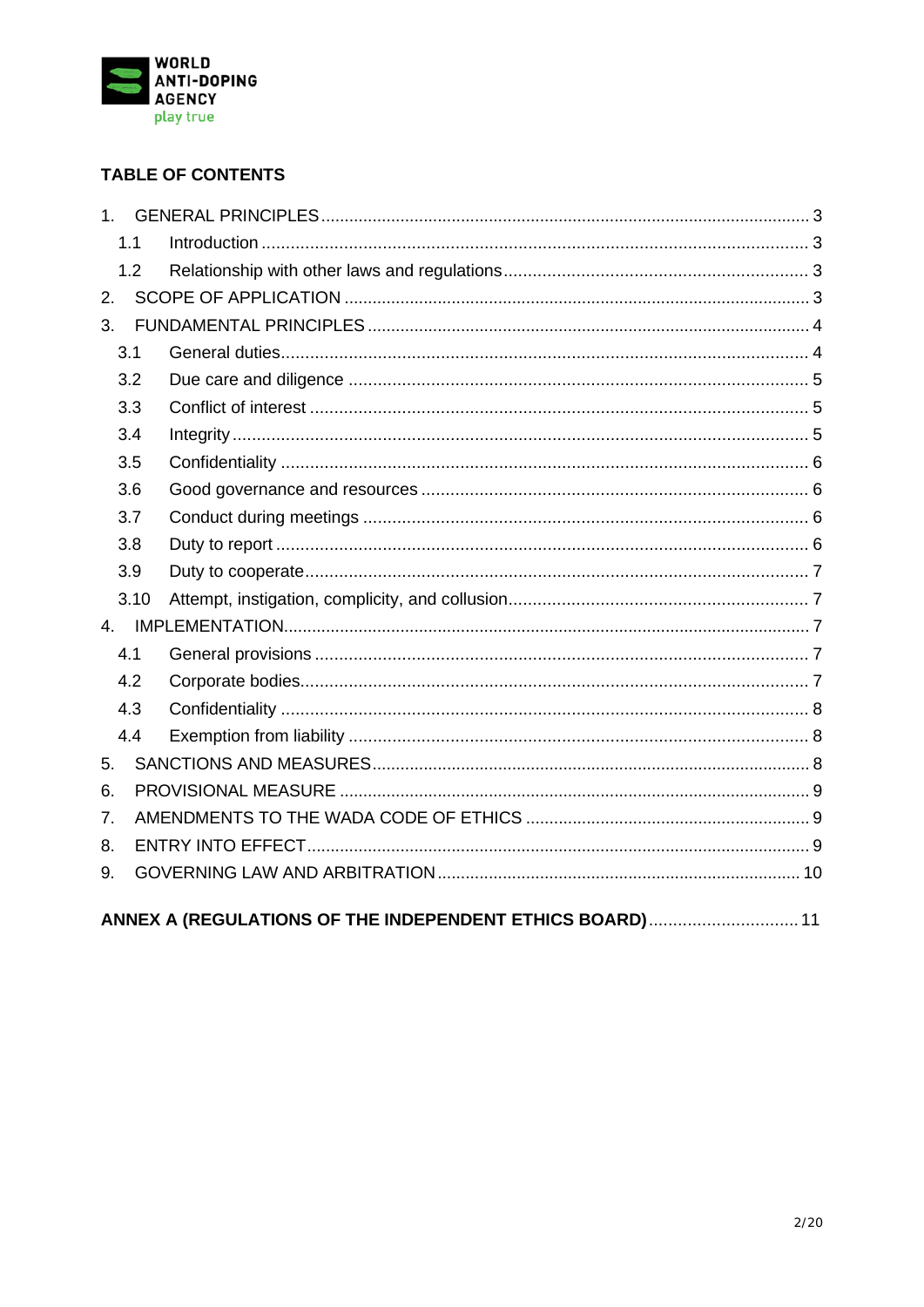

## <span id="page-2-1"></span><span id="page-2-0"></span>**1. GENERAL PRINCIPLES**

#### **1.1 Introduction**

WADA's mission is to lead a collaborative worldwide movement for doping-free sport.

The core ethical values defended by WADA include:

- integrity: observing the highest ethical standards and avoiding improper influences and conflicts of interest that may undermine WADA's independent and unbiased judgment;
- openness: being trustworthy, respectful, impartial, objective, balanced, transparent and open to listening to the voice of others.

This Code of Ethics (the "**WADA Code of Ethics**") is adopted by the WADA Foundation Board (the "**Foundation Board**") pursuant to article 6 par. 9 of the WADA Statutes.

Its purpose is to establish clear ethical standards over the activities of WADA's Officials (as such term is defined hereafter in Section [2\)](#page-2-3) in order to permit WADA to achieve its mission and protect its core values. WADA and all its Officials undertake to disseminate a culture of ethics, loyalty, and integrity within their respective areas of competence.

By adopting the WADA Code of Ethics, the Foundation Board recognizes the importance of setting the highest ethical standards in the governance and administration of WADA.

## <span id="page-2-2"></span>**1.2 Relationship with other laws and regulations**

Conduct prohibited under this WADA Code of Ethics may amount to a criminal offence and/or a breach of laws in national jurisdictions. It is not intended to replace such laws and regulations, but to supplement them with further rules of professional conduct for the Officials involved in the governance and administration of WADA.

The WADA Code of Ethics shall not replace, affect, or alter WADA's ability to take any action under the terms of any employment or consultancy contract with Officials who are bound to WADA by any such employment or consultancy contract. Where conduct prohibited under the WADA Code of Ethics also amounts to a breach of the terms of an employment or consultancy agreement with WADA, WADA shall be entitled, at its absolute discretion, to elect only to take action against such Official pursuant to the applicable employment or consultancy contract, and there shall be no requirement on WADA to have first commenced, or to subsequently institute, any action under the WADA Code of Ethics.

The provisions of the WADA Code of Ethics are without prejudice to the application of the rules and sanctions of other codes of ethics.

## <span id="page-2-3"></span>**2. SCOPE OF APPLICATION**

The following individuals (the "**Officials**" and, each, an "**Official**") are deemed to have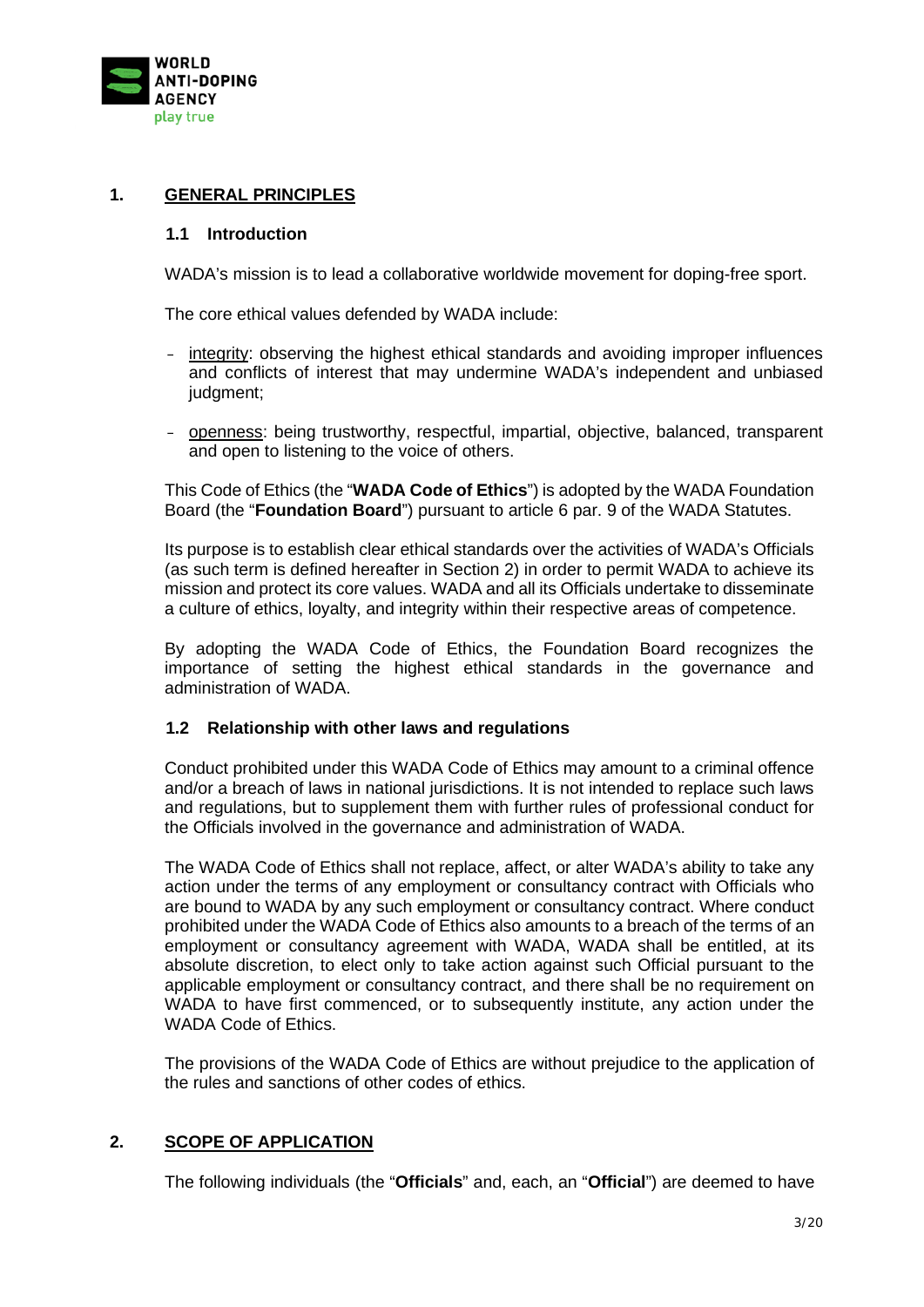

agreed to be bound to and comply with the provisions of the WADA Code of Ethics and to submit to the jurisdiction of the Ethics Officer, the Independent Ethics Board and the Court of Arbitration for Sport (the "**CAS**") any matter in relation to its enforcement, and not to bring any proceedings in any court or other forum that are inconsistent with the foregoing submission (subject to the limitation under Section [1.2\)](#page-2-2):

- Each person serving as member of the Foundation Board, including the Founding President and deputies;
- Each person serving as a member of the WADA Executive Committee (the "**Executive Committee**"), including deputies;
- Each person serving as members of Standing Committees, Ad hoc Committees or any other Committees, Expert Advisory Groups or Working Groups established by and/or within WADA, including any deputy or substitute;
- Each person engaged as an agent, consultant, or contractor for WADA;
- Each person employed (whether full-time, part-time, permanently, for a fixed-term or temporarily) or engaged as agent, consultant, or contractor for WADA, or otherwise functioning as a member of WADA staff, including the Director General and WADA Management;
- Any other person who agrees to be bound by the WADA Code of Ethics.

Sections [4](#page-6-2) to [6](#page-8-0) of the WADA Code of Ethics shall not apply to members of WADA staff, including the Director General and WADA Management.

The Officials shall comply with the WADA Code of Ethics whenever they are acting in their capacity as WADA Officials and whenever they are acting in another capacity at any other time where their conduct at such time could otherwise undermine the interests of WADA.

At the request of the WADA President, the Officials may be required to execute a written undertaking to comply with the WADA Code of Ethics, to submit to the decisions of the Ethics Officer, the Independent Ethics Board (and its Panel), the Executive Committee and to the jurisdiction of the CAS, for any matter in relation to its enforcement, and not to bring any proceedings in any court or other forum that are inconsistent with the foregoing submission.

The Officials shall cease to be bound by the WADA Code of Ethics as of the date they cease to perform the role and/or to conduct the activities that originally qualified them as an Official, save that they will remain subject to the WADA Code of Ethics and to the decisions of the Ethics Officer, the Independent Ethics Board (and its Panel), the Executive Committee and to the jurisdiction of the CAS hereunder in respect of matters occurring prior to that date.

## <span id="page-3-1"></span><span id="page-3-0"></span>**3. FUNDAMENTAL PRINCIPLES**

#### **3.1 General duties**

Each Official must comply with all applicable laws and regulations, as well as respect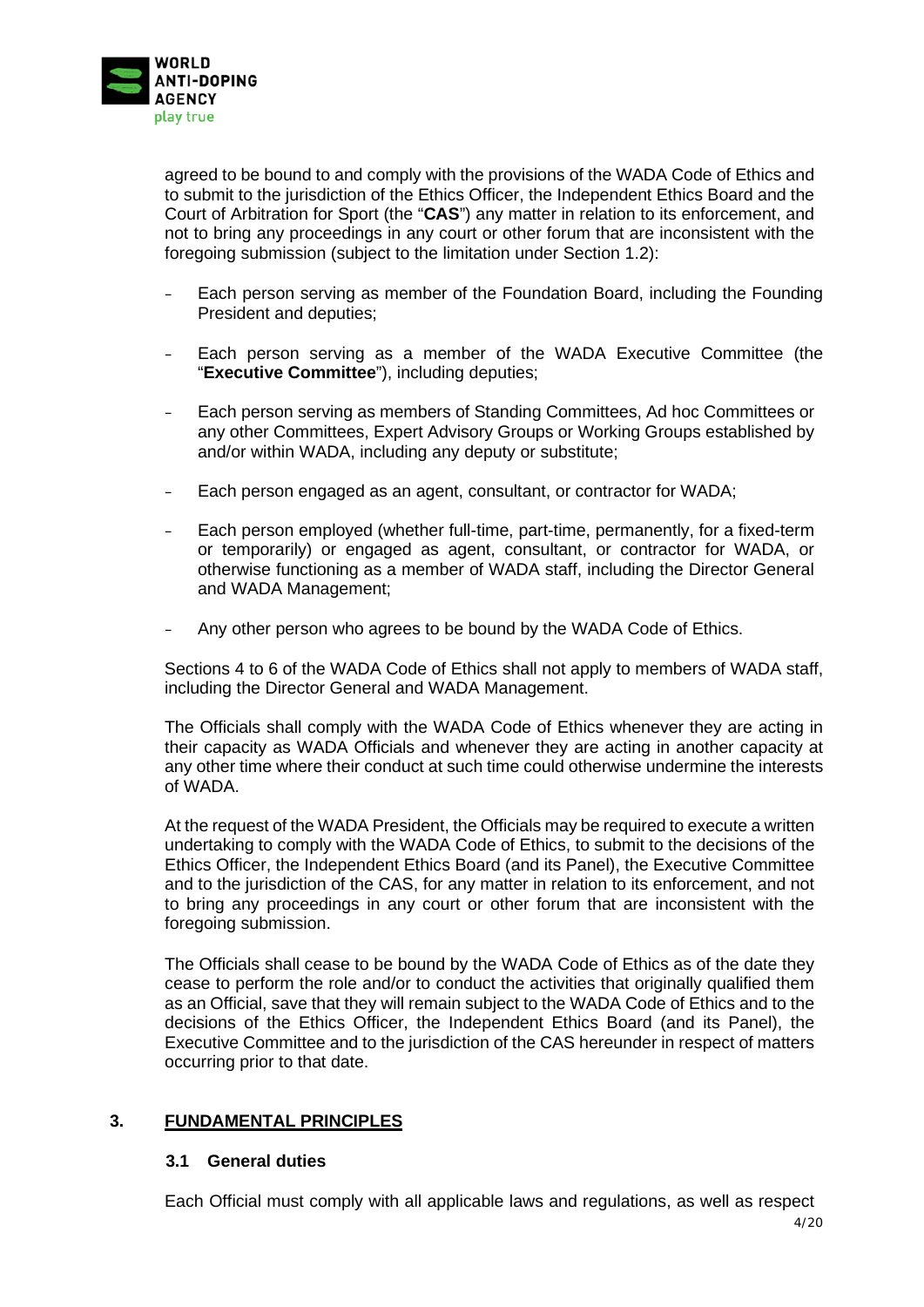

the WADA ethical principles. Each Official must conduct himself/herself honestly, fairly, and impartially, and must act in accordance with the principles of integrity and transparency; when taking decisions, each Official must act in particular with impartiality, objectivity, and independence.

Each Official must, in particular:

- Demonstrate the highest standards of integrity and act in good faith, with intellectual honesty and fairness;
- Act with impartiality;
- Avoid bias, prejudice, conflict of interest or undue influence in the performance of their duties;
- Respect human dignity;
- Reject and refrain from discrimination or favoritism of any kind on whatever grounds;
- Reject and refrain from all forms of harassment, bullying and abuse, be it verbal, physical, professional, or sexual, and any physical or mental injuries;
- If involved in any aspect of doping control, refrain from any direct and intentional misconduct as a Person (as defined in the World Anti-Doping Code);
- Refrain from any behavior which would bring, or risk bringing WADA into disrepute;
- Comply with the specific requirements of the WADA Code of Ethics;
- Refrain from retaliation against anyone for pursuing their legitimate rights, including making any report authorized under the WADA Code of Ethics.

#### <span id="page-4-0"></span>**3.2 Due care and diligence**

The Officials must use due care and diligence in fulfilling their mission and activities. They must avoid any conduct or action that is inconsistent with the WADA Code of Ethics.

## <span id="page-4-1"></span>**3.3 Conflict of interest**

Each Official must comply with the conflict of interest rules contained in the WADA Governance Regulations adopted by the Foundation Board.

#### <span id="page-4-2"></span>**3.4 Integrity**

The Officials must act with the highest degree of integrity, impartiality, independence, and professionalism.

They must refrain from any fraudulent activities or corruption.

In particular, the Officials must not offer, or accept, any bribe, payment, commission, gift or other inducement or undue incentive (whether monetary or otherwise) in order to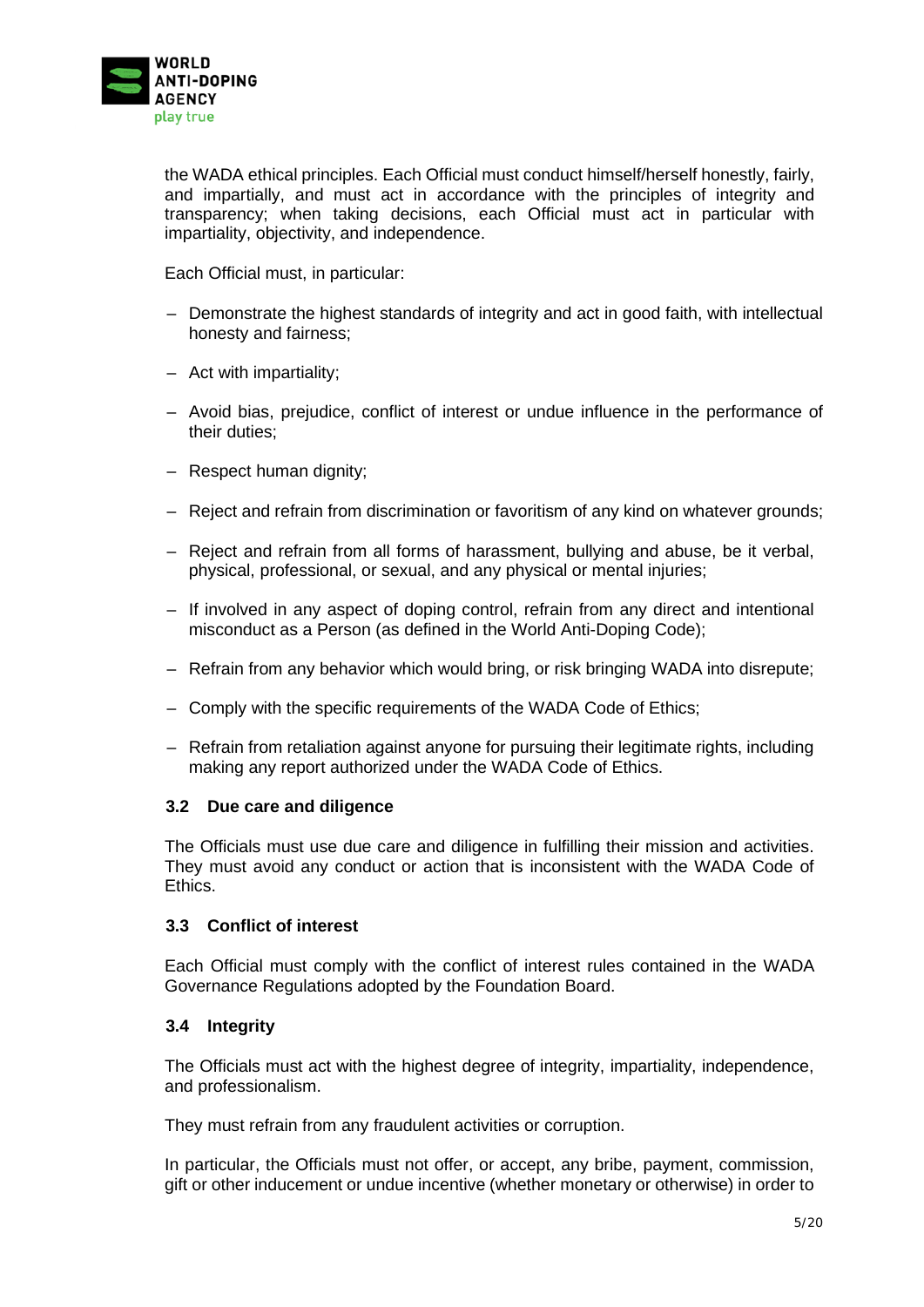

unduly influence any action, conduct, omission, or decision in connection with any matter relating to, or involving, WADA.

Only tokens of consideration or friendship of nominal value, in accordance with prevailing local customs, may be given or accepted by the Officials (in addition to their normal compensation). Such tokens may not lead to the impartiality and integrity of the Officials and WADA being called into question.

#### <span id="page-5-0"></span>**3.5 Confidentiality**

Each Official must keep confidential any information disclosed to them as a result of their activities for WADA, in compliance with the rules on confidentiality contained in the WADA Governance Regulations, as in force at the time.

Any reporting to the WADA Ethics Officer, the Independent Ethics Board or law enforcement and regulatory authorities shall not constitute a violation of this confidentiality obligation.

#### <span id="page-5-1"></span>**3.6 Good governance and resources**

The principles of good governance as contained in the WADA Governance Regulations must be respected by WADA and all the Officials, in particular transparency, responsibility and accountability.

Each Official must use the resources of WADA only for the authorized purpose as explicitly determined and decided by WADA or its representative.

## <span id="page-5-2"></span>**3.7 Conduct during meetings**

The Officials shall comply with the spirit of WADA meetings and events which is to serve as an effective forum to consider and debate relevant anti-doping viewpoints in an orderly, respectful, and fair manner.

The Officials shall behave appropriately at any WADA meeting and/or event. They shall treat all participants with utmost mutual respect and consideration, valuing dialogue, a diversity of views and opinions (including those they do not share). They shall communicate openly, and with respect for the participants. They may criticize the opinion of others but not the individuals themselves. They shall refrain from demeaning, discriminatory, or harassing behavior and speech directed toward other participants.

The Chair of any WADA meeting and/or event shall ensure at all times that these principles are respected and that meetings and events are run accordingly. If necessary, the Chair of a WADA meeting or event may decide to suspend the meeting, dismiss an Official from the meeting and report the matter to the Ethics Officer.

#### <span id="page-5-3"></span>**3.8 Duty to report**

Each Official must report immediately to the Ethics Officer:

- any approach or invitation received by such Official to engage in any conduct that might amount to a breach of the WADA Code of Ethics;
- any fact that may constitute a potential breach of the WADA Code of Ethics.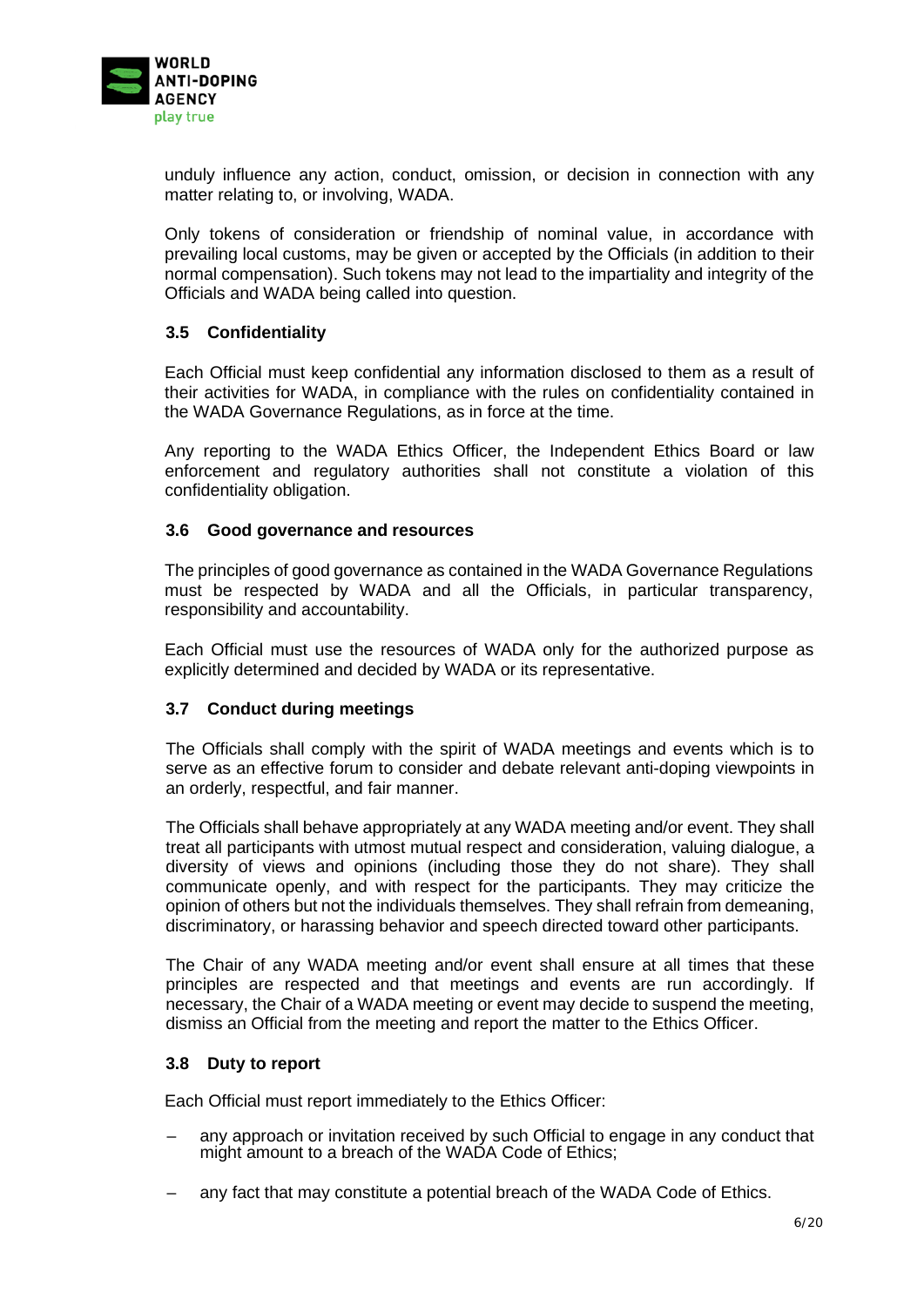

The report must not be made for personal gain or with malicious intent.

## <span id="page-6-0"></span>**3.9 Duty to cooperate**

Each Official undertakes to cooperate fully, trustingly and in good faith with all investigations carried out by the Ethics Officer and the Independent Ethics Board in connection with a possible breach (by such Official or others) of the WADA Code of Ethics. The duty to cooperate includes the provision of information and documentation, the response by the Official to questions asked by the Ethics Officer and the consent of the Official to third parties providing information if requested by the Ethics Officer.

Each Official shall refrain from any act or omission that could have the effect of obstructing, preventing, delaying, or interfering with or frustrating the investigation, including interfering with potential witnesses.

#### <span id="page-6-1"></span>**3.10 Attempt, instigation, complicity, and collusion**

Any agreement or attempt to commit any act, action, or conduct that would, if completed, have amounted to a breach of the WADA Code of Ethics, shall be treated as if it had been completed and resulted in such a breach.

Any Official who authorizes, causes, knowingly assists, encourages, covers up or is otherwise in complicity/collusion with any breach of the WADA Code of Ethics shall be treated as having committed such breach.

If the Official voluntarily refrains the attempt, instigation, complicity, or collusion prior to it being known by a third party and provided that such Official has duly and fully informed the Ethics Officer thereof, such Official shall not be treated as having committed such breach of the WADA Code of Ethics.

## <span id="page-6-3"></span><span id="page-6-2"></span>**4. IMPLEMENTATION**

## **4.1 General provisions**

The rules set out herein apply to all cases of possible breaches of the WADA Code of Ethics.

The working languages are French and English. An official translation into one of these two working languages must be made of any document written in another language, unless decided otherwise by the Ethics Officer or the Independent Ethics Board.

## <span id="page-6-4"></span>**4.2 Corporate bodies**

The corporate bodies in charge of implementing the WADA Code of Ethics are:

- the Independent Ethics Board, and
- the Ethics Officer.

The Regulations of the Independent Ethics Board (including the Ethics Officer) and the Rules of procedure are attached hereto as Annex A.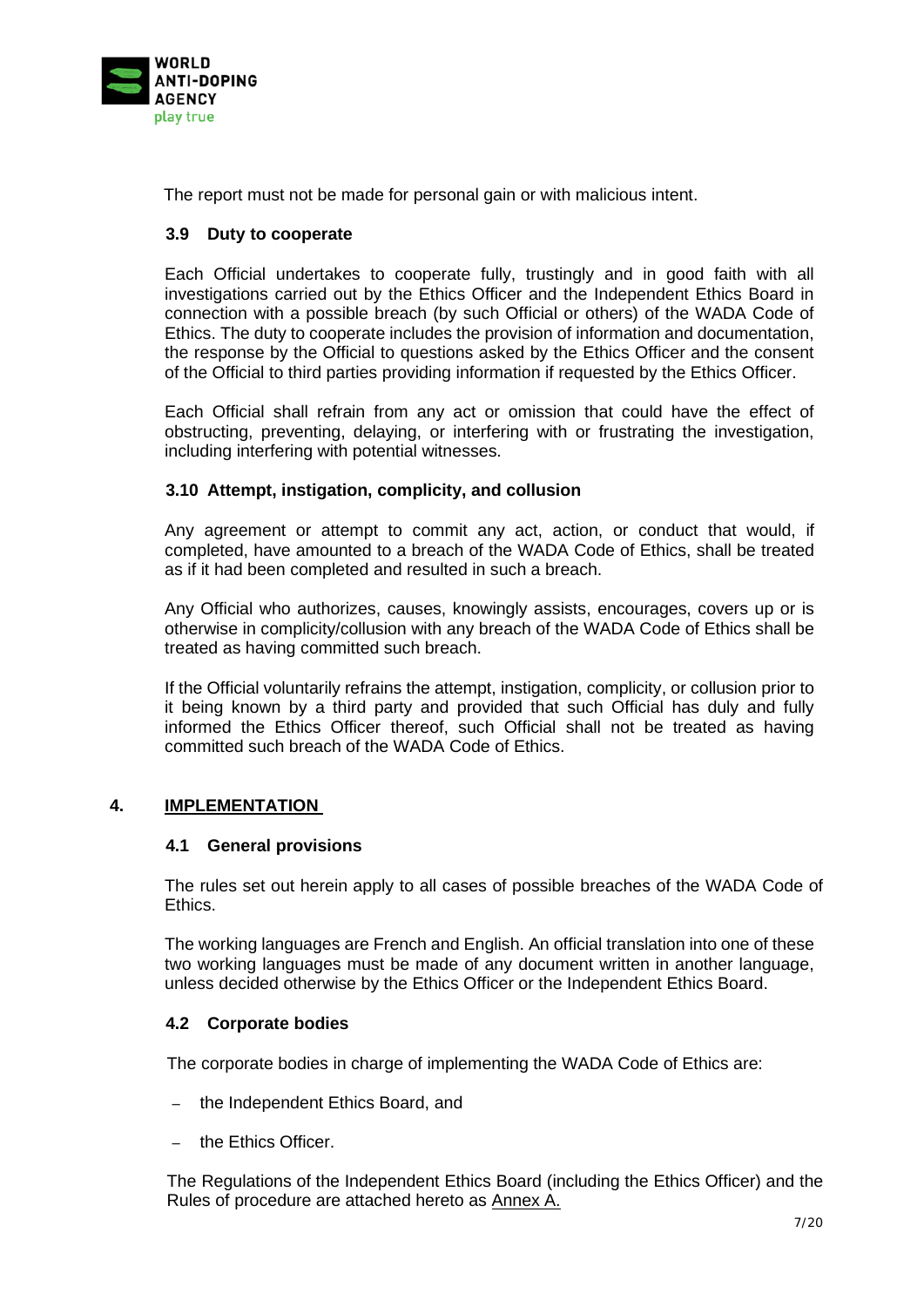

## <span id="page-7-0"></span>**4.3 Confidentiality**

Proceedings opened under the WADA Code of Ethics are confidential and all parties concerned undertake not to disclose to any third party any fact or information relating to the proceedings, except for communication to law enforcement and regulatory authorities or when required by a court having jurisdiction on the matter that is the subject of the proceedings.

This confidentiality obligation shall not apply to any consultant appointed to assist the Ethics Officer, the Independent Ethics Board or more generally WADA, in the investigation proceedings, provided that such consultant is bound by a similar confidentiality obligation.

## <span id="page-7-1"></span>**4.4 Exemption from liability**

No member of the Independent Ethics Board, nor the Ethics Officer will be personally liable for any act done or omitted to be done in good faith by the Independent Ethics Board, any member of the Independent Ethics Board and the Ethics Officer, in pursuance or intended pursuance of the functions, duties, powers, and authorities of the Independent Ethics Board and of the Ethics Officer.

## <span id="page-7-2"></span>**5. SANCTIONS AND MEASURES**

In the case of any breach of the ethical principles of WADA, the WADA Code of Ethics or the implementation of its provisions, the Independent Ethics Board may decide to impose the following measures and sanctions on the Officials:

- (i) A warning;
- (ii) A reprimand (i.e. an official written disapproval of the person's conduct);
- (iii) A fine (of an unlimited amount);
- (iv) An order of reimbursement or restitution;
- (v) The forfeiture of any award or benefit;
- (vi) A suspension for a specific period, which may be extended to all or part of the rights, prerogatives, and functions of the person concerned;
- (vii) A temporary or permanent ineligibility;
- (viii) The removal from office;
- (ix) Any other appropriate sanction.

The above measures and sanctions may be combined. They shall be proportionate and appropriate to the objectives pursued by the WADA Code of Ethics. The measure(s) and sanction(s) shall be determined by reference to all the relevant circumstances of the case, including the seriousness of the breach, the need to protect the image and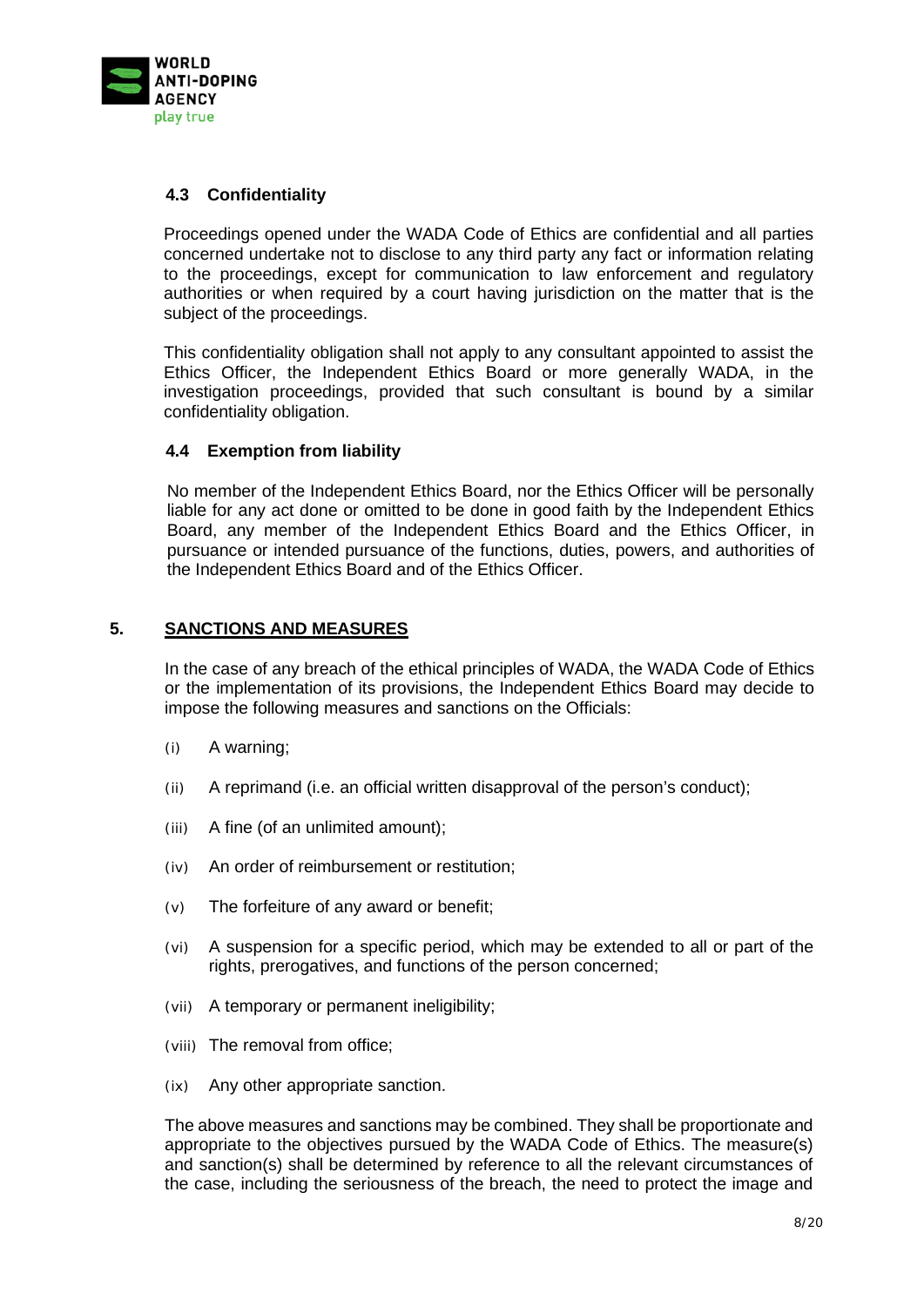

the integrity of WADA, the need to deter repetition of the wrongful conduct (by the person concerned or by any other Official), and any mitigating or aggravating factors that may be present (including the prior record of the person concerned, the degree of their remorse and acceptance/cooperation in the procedure and his /her financial means).

Where more than one breach of the WADA Code of Ethics has been committed, the measure(s) and sanction(s) shall be based on the most serious breach and may be increased to reflect the other breach(es).

Where deemed appropriate under specific circumstances (to be assessed restrictively), the implementation of all or part of the measure(s) and sanction(s) may be suspended for a period of time and such suspension may be subject to certain conditions to be complied with by the person concerned.

## <span id="page-8-0"></span>**6. PROVISIONAL MEASURE**

At any time during the investigation (including during the Reconsideration Process as stated in Annex A to the WADA Code of Ethics) and until a final decision is made, and provided that the situation so requires, the Chairman/Chairwoman of the Independent Ethics Board may, either *ex officio* or upon request from the Ethics Officer, the Executive Committee, or the parties, decide on provisional measures.

Where a provisional measure is imposed, the person concerned shall be given the opportunity to challenge such provisional measure before the Independent Ethics Board. The procedure shall be determined by the Chairman/Chairwoman of the Independent Ethics Board, provided that the person concerned is afforded a reasonable opportunity to defend their position.

The decision of the Chairman/Chairwoman or, further to a challenge, the decision of the Independent Ethics Board, is final and not subject to appeal.

## <span id="page-8-1"></span>**7. AMENDMENTS TO THE WADA CODE OF ETHICS**

The Independent Ethics Board shall examine once a year the Fundamental Principles of Section [3](#page-3-0) to determine whether they should be amended. The result of such examination and the proposed amendments (if any) shall be included in the report of the Independent Ethics Board to the Foundation Board for consideration.

## <span id="page-8-2"></span>**8. ENTRY INTO EFFECT**

The WADA Code of Ethics shall come into effect immediately at the date of its approval by the Foundation Board unless decided otherwise by the Foundation Board, and will apply to all matters reported to the Ethics Officer as of that date even if the facts occurred prior to that date. It may be amended from time to time by the Foundation Board; in such case, the Foundation Board will declare whether the procedural and the substantive provisions shall apply retroactively or not to any pending matter.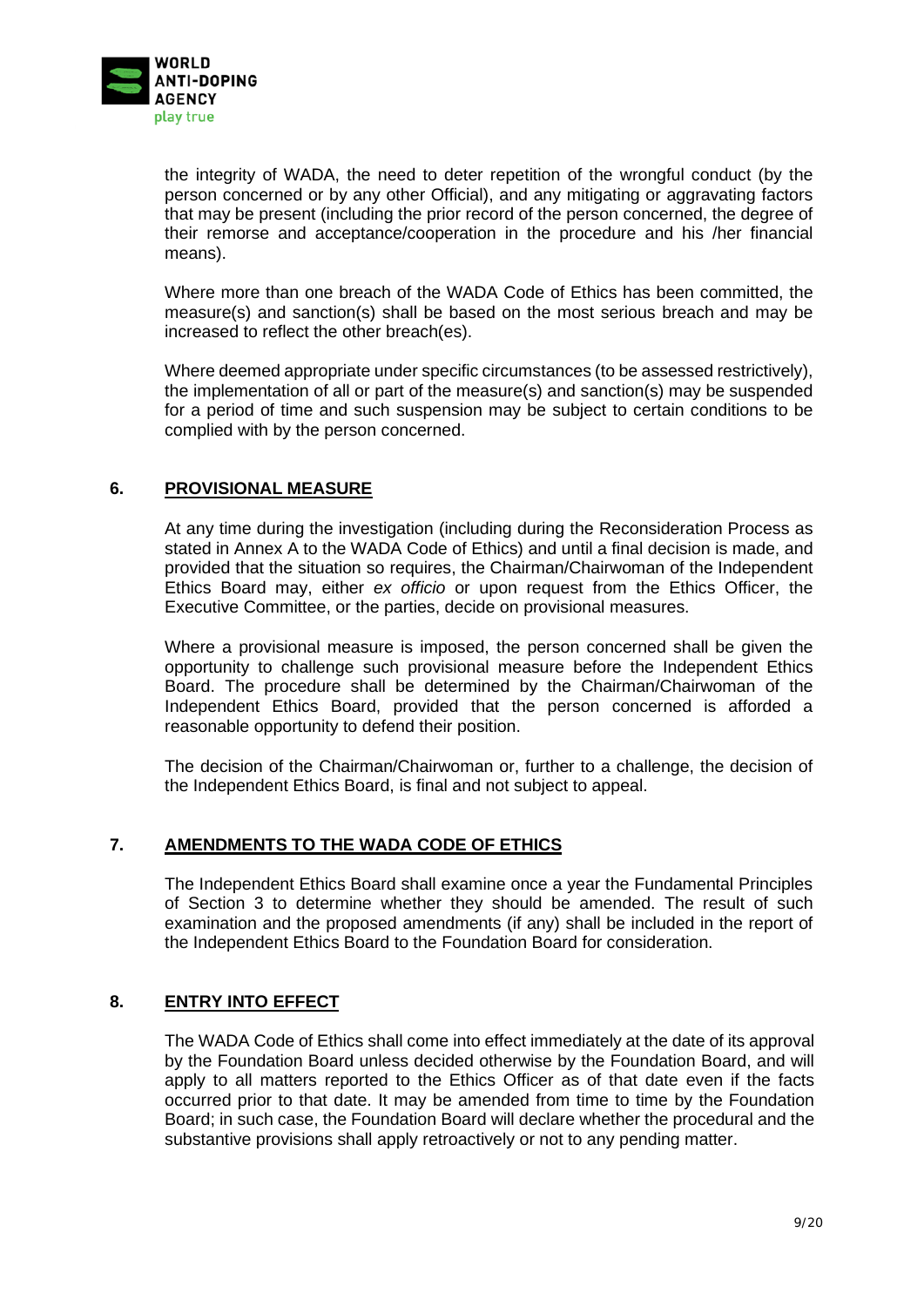

## <span id="page-9-0"></span>**9. GOVERNING LAW AND ARBITRATION**

The WADA Code of Ethics is governed by the substantive laws of Switzerland to the exclusion of its rules of conflict of laws and to the exclusion of international treaties.

Any dispute arising in connection with the WADA Code of Ethics and its implementation shall be exclusively submitted to the Court of Arbitration for Sport in Lausanne, Switzerland and resolved definitely in accordance with the Code of sports-related arbitration.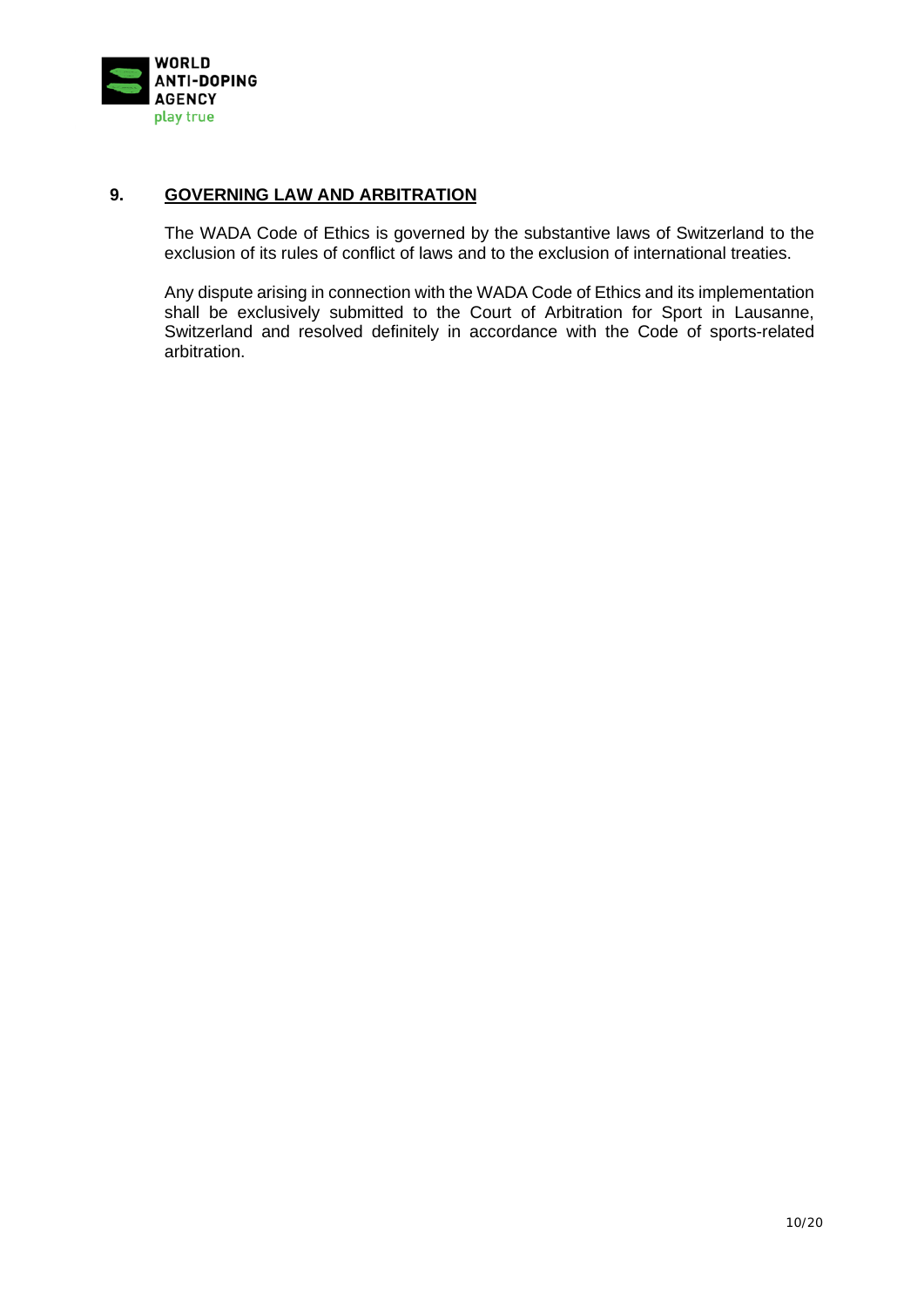

## **Annex A to the WADA Code of Ethics**

#### **REGULATIONS OF THE WADA INDEPENDENT ETHICS BOARD AND RULES OF PROCEDURE**

#### **1. General provisions**

These Regulations of the WADA Independent Ethics Board have been adopted by the WADA Foundation Board (the "Foundation Board") pursuant to article 6 par. 9 of the WADA Statutes.

#### **2. The Independent Ethics Board**

#### **2.1 Composition of the Independent Ethics Board**

The Independent Ethics Board consists of nine (9) persons, including its Chairman/Chairwoman.

#### **2.2 Appointment and removal of the members of the Independent Ethics Board**

The appointment to, and removal from, the Independent Ethics Board, including its Chairman/Chairwoman, shall be decided by the Foundation Board.

#### **2.3 Selection process of the members of the Independent Ethics Board**

The WADA Nominations Committee (the "Nominations Committee") will search and identify suitable candidate profiles for the position of Chairman/Chairwoman and members of the Independent Ethics Board and collect the candidacies. The Public Authorities and the Olympic Movement (as these terms are defined in the WADA Statutes) may each appoint one member of the Independent Ethics Board.

The Nominations Committee will then be responsible for reviewing and verifying (including vetting) all the candidates, ensuring to the extent possible [except for the two members designated by the Public Authorities and the Olympic Movement] a balanced diversity, such as regional, gender and cultural.

The Nominations Committee may invite the candidates [including the two members designated by the Public Authorities and the Olympic Movement] for interviews and shall prepare a file for each candidate. The Nominations Committee shall submit the results of its review and vetting process, together with the relevant dossiers, to the President and Vice-President of the Foundation Board, with a recommendation on each candidate, including for the position of Chairman/Chairwoman of the Independent Ethics Board.

The members appointed by the Public Authorities and the Olympic Movement may not be appointed Chairman/Chairwoman or Vice-Chair of the Independent Ethics Board.

#### **2.4 Independence requirements for the members of the Independent Ethics Board**

All members of the Independent Ethics Board (except for the two members designated by the Public Authorities and the Olympic Movement) shall meet the general standard of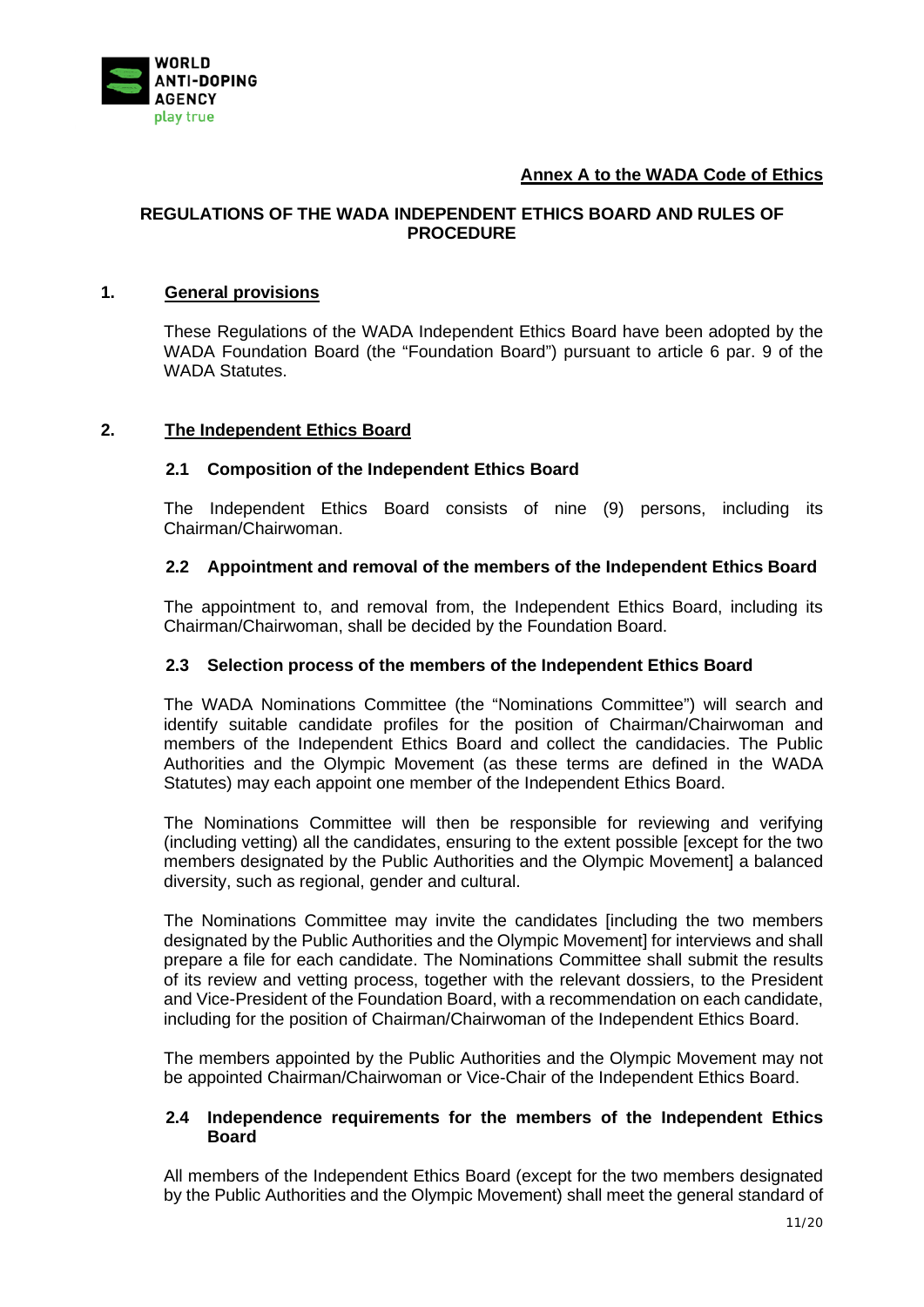

independence as set out in the WADA Governance Regulations (Section 1.2 of the By Laws on Independence) and the strictest requirements of independence stated under Section 2 of the By Laws on Independence in force at the time of their application and during the entire time of their appointment.

The two members designated by the Public Authorities and the Olympic Movement shall only have to meet the general standard of independence as set out in the WADA Governance Regulations (Section 1.2 of the By Laws on Independence).

## **2.5 Term of office**

The members of the Independent Ethics Board will be appointed for a term of three (3) years and may be reappointed for two (2) further terms of three (3) years provided that they continue to meet all relevant eligibility criteria. Terms may be staggered. There are no age limits. A member of the Independent Ethics Board may not serve for more than nine (9) years in total.

## **2.6 Operations and reports**

The Independent Ethics Board is a corporate body of WADA, but it operates independently from WADA's other bodies such as the Foundation Board and the Executive Committee.

The Independent Ethics Board shall perform its duties as stated in the WADA Code of Ethics. It may communicate directly with any Official or corporate body within WADA.

The Independent Ethics Board shall meet when convened by its Chairman/Chairwoman.

The Independent Ethics Board shall provide periodic reports on its activities, but at least twice a year, to the President of WADA, who will share them with the Foundation Board and the Executive Committee.

## **2.7 Designation of a Vice-Chairman/Vice-Chairwoman**

The Independent Ethics Board shall designate from its members a Vice-Chairman/Vice-Chairwoman, who will act if the Chairman/Chairwoman is prevented from performing their duty.

If the Chairman/Chairwoman is prevented from performing their duties for more than three (3) months consecutively, the Foundation Board shall immediately initiate the selection process of Section 2.3 to replace the Chairman/Chairwoman so prevented. During the process, the duties of the Chairman/Chairwoman shall be performed by the Vice-Chairman/Vice-Chairwoman.

## **2.8 Deliberations and decisions**

The deliberations of the Independent Ethics Board shall remain confidential.

The decisions of the Independent Ethics Board shall be taken by a majority of the votes cast. Each member has one vote. Abstentions and blank or spoiled votes shall not be taken into consideration in the calculation of the required majority.

A quorum of at least seven (7) members of the Independent Ethics Board shall be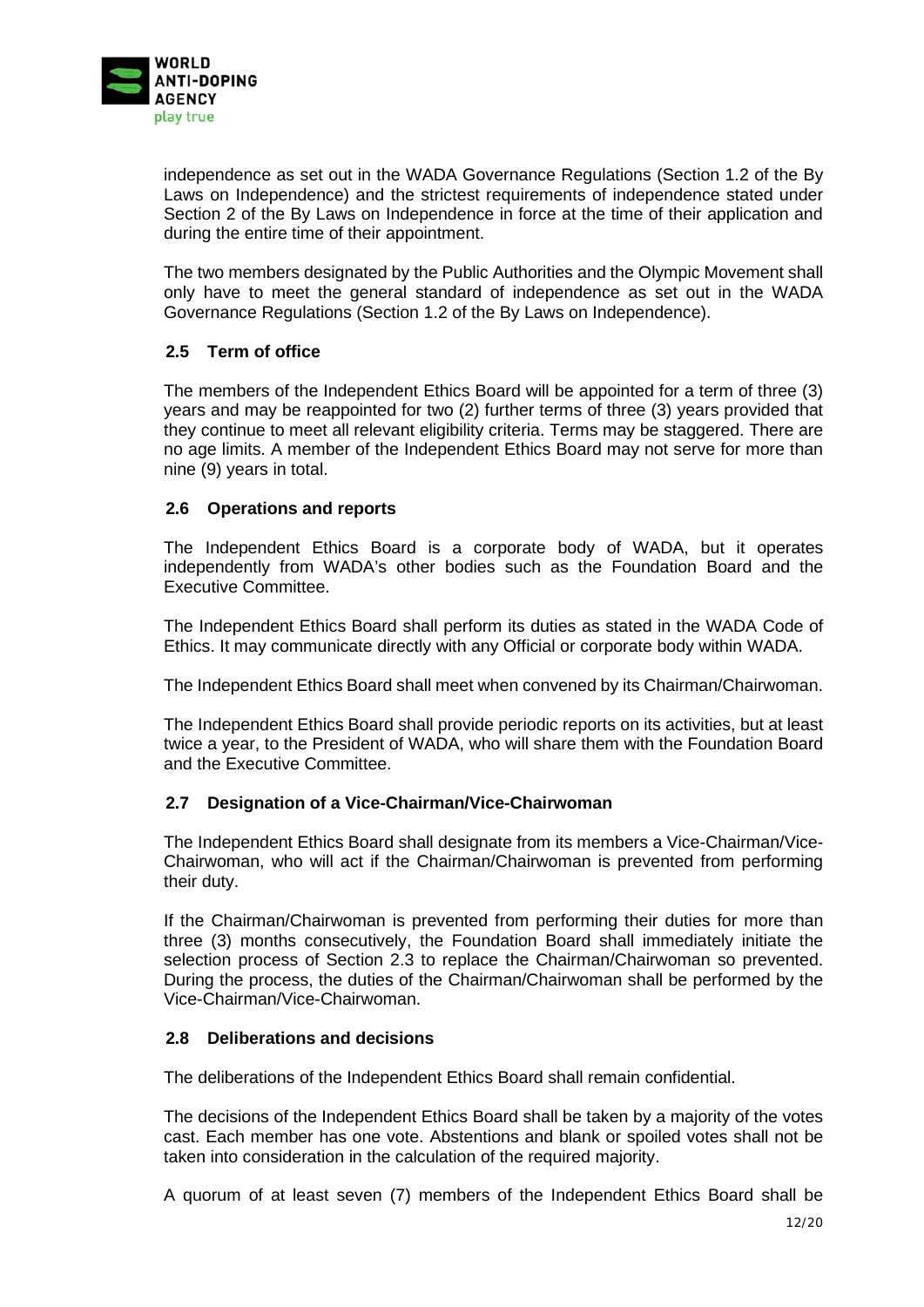

present for the decisions to be validly made. If the quorum is not met, the Chairman/Chairwoman will convene a new meeting at a date no sooner than ten (10) calendar days after the first meeting. During such second meeting, decisions may be validly made even if the quorum is not met.

Voting by proxy is not allowed. Voting shall take place by secret ballot if the majority of the members request it. The votes are confidential.

The Chairman/Chairwoman may decide that the meeting take place by teleconference, by videoconference or by such other electronic means that permit all persons participating in the meeting to properly communicate with each other.

## **2.9 Financing**

Subject to reasonable budgetary limitations imposed by the Executive Committee, WADA shall provide the Independent Ethics Board with the necessary financial resources to fulfil its functions in accordance with the budget established by WADA to that effect.

The Independent Ethics Board shall submit a yearly budget to the Executive Committee for approval no later than 30 June of each year for the following year, in the format indicated from time to time by the WADA Director General.

The members of the Independent Ethics Board shall receive an annual honorarium for the performance of their duties as well as a per diem allocation for each meeting associated to their duties, which shall be determined by the Foundation Board. Their costs incurred shall be reimbursed.

## **3. The Ethics Officer**

#### **3.1 Appointment and removal**

The appointment and removal of the Ethics Officer shall be decided by the Independent Ethics Board.

#### **3.2 Term of office**

The Ethics Officer will be appointed for a term of three (3) years and may be reappointed for two (2) further term of three (3) years. An Ethics Officer may not serve for more than nine (9) years in total.

## **3.3 Duties of and reporting by the Ethics Officer**

The Ethics Officer will act independently of WADA, will not be an employee of WADA and may not be removed from their position before the conclusion of their term by the Independent Ethics Board other than for gross negligence or willful misconduct.

The Ethics Officer shall perform their duties whenever a case is referred to them, but not ex officio.

The Ethics Officer shall perform the duties as assigned to them by the WADA Code of Ethics and/or when and how instructed by the Independent Ethics Board.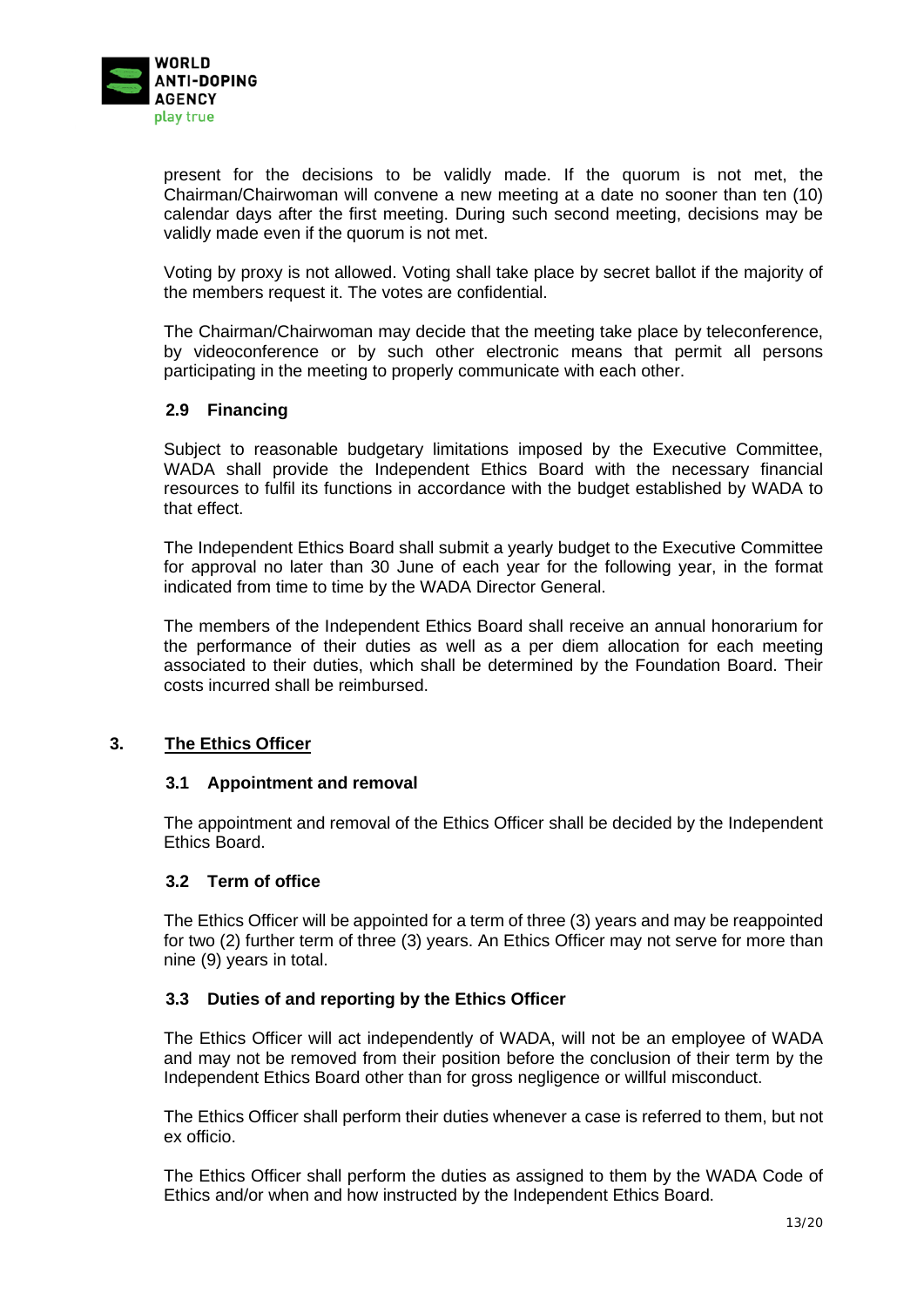

The Ethics Officer shall report directly to the Chairman/Chairwoman of the Independent Ethics Board.

## **3.4 Selection process of the Ethics Officer**

The Independent Ethics Board shall search and identify suitable candidate profiles for the position of Ethics Officer and request the Nominations Committee to review and verify (including vetting) the candidates for the position. The Nominations Committee may invite the candidates for interviews and shall prepare a file for each candidate. The Chair of the Nominations Committee shall submit the results of its review and vetting process, together with the relevant dossiers, to the Independent Ethics Board, with a recommendation on each candidate.

## **3.5 Independence requirements for the Ethics Officer**

The Ethics Officer shall meet the general standard of independence as set out in the WADA Governance Regulations (Section 1.2 of the By Laws on Independence) and the strictest requirements of independence stated under Section 2 of the By Laws on Independence in force at the time of their application and thereof during the entire time of their appointment.

## **3.6 Remuneration**

The Ethics Officer shall receive an appropriate remuneration for their duties and their costs shall be reimbursed.

The Ethics Officer remuneration shall be part of the Independent Ethics Board budget.

## **4. Procedure for analyzing and investigating complaints**

## **4.1 Rules of procedure**

## *4.1.1 General principles*

Subject to the limitations under Section 1.2 second paragraph of the WADA Code of Ethics, all complaints, denunciations, allegations, or suspicions of breach of the ethical principles of WADA, the WADA Code of Ethics or its implementing provisions (the "Complaint") shall be referred to the Ethics Officer, with a view to the possible submission of the situation to the Independent Ethics Board. Such analysis will address in particular the jurisdiction of the Independent Ethics Board based on the scope of application of the WADA Code of Ethics. The Independent Ethics Board may also submit a Complaint to the Ethics Officer for investigation.

A complainant may request that their identity not be revealed and that all precautions be taken so that their identity is protected. The Ethics Officer shall decide which measure (if any) shall be taken in that respect. The complainant may object to such a decision of the Ethics Officer. If an objection is raised, the Chair of the Independent Ethics Board will decide, and such decision will be final and not subject to appeal.

## *4.1.2 Conduct of the procedure by the Ethics Officer*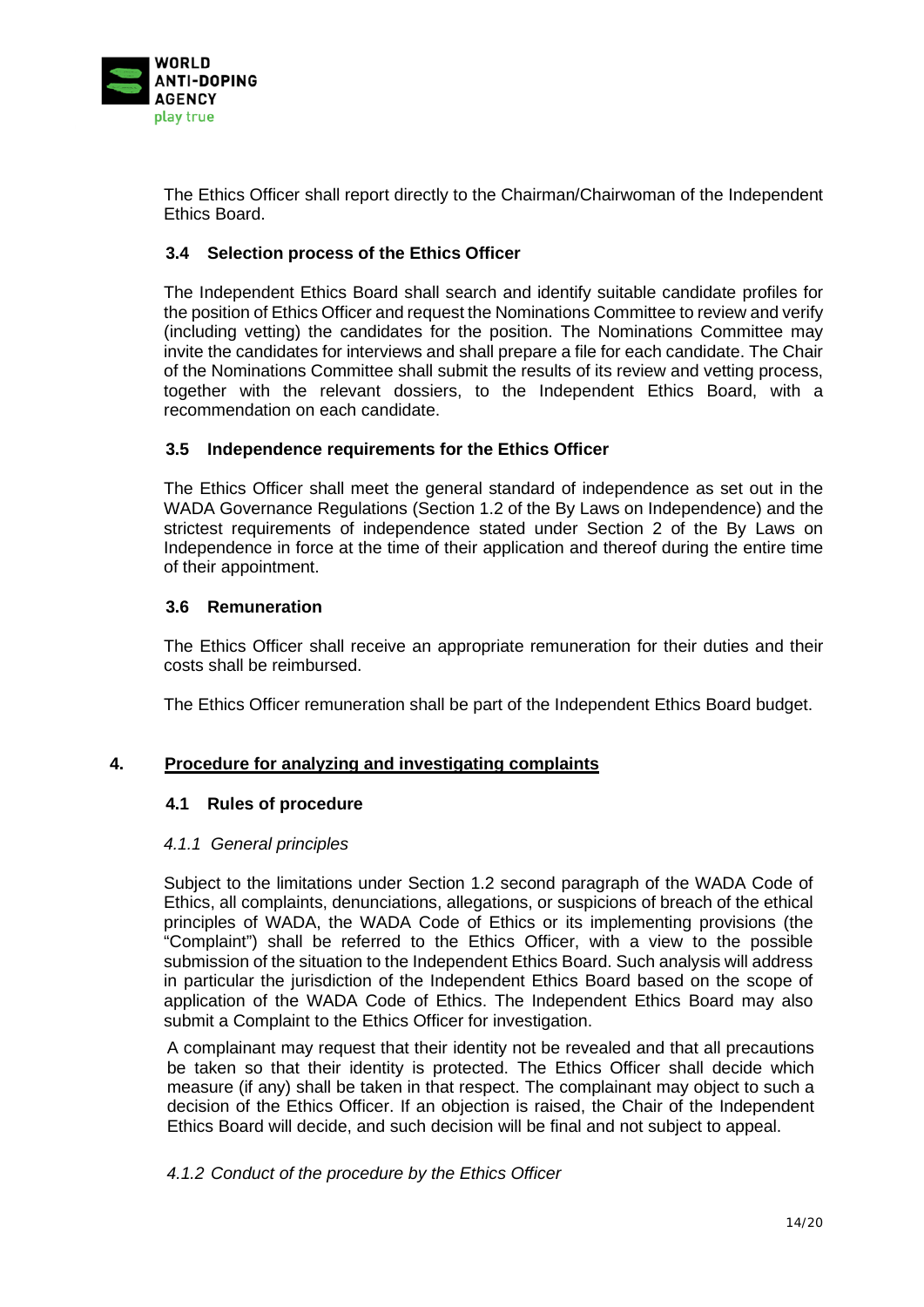

The Ethics Officer will be responsible for conducting investigations into the activities of the Official concerned. If necessary and with the prior approval of the Independent Ethics Board, the Ethics Officer may appoint a consultant and/or an attorney to assist them in the conduct of the investigation.

The Ethics Officer shall inform the person who is the subject of a Complaint at the stage of the investigation that the Ethics Officer deems appropriate. Such person shall be invited to submit their observations.

If the Ethics Officer is prevented from acting (whether due to personal or factual circumstances, such as, but not limited to, a conflict of interest), they shall immediately inform the Chairman/Chairwoman of the Independent Ethics Board, who shall appoint a member of the Independent Ethics Board to replace the Ethics Officer for the concerned case.

The complainant and the person subject to the Complaint may also submit to the Chairman/Chairwoman of the Independent Ethics Board that the Ethics Officer should be prevented from acting and, in such a case, the Chairman/Chairwoman of the Independent Ethics Board's decision shall be final.

To facilitate the analysis of the Complaint and of the likelihood of a breach and possible referral to the Independent Ethics Board, the Ethics Officer will conduct an investigation, which may include:

- Consulting all documents (including electronic files and/or other records relating to the alleged breach, such as telephone records, bank statements, Internet search records, computers, hard drives, and other electronic information storage devices) in connection with the facts mentioned in the Complaint and/or relevant to the issue in the case;
- Asking for all such relevant documents to be provided;
- Hearing and/or obtaining written observations of the person concerned;
- Obtaining all relevant expert reports.

All hearings will be recorded, or, at the discretion of the Ethics Officer, transcribed in verbatim transcripts, with a view to being transmitted to the Independent Ethics Board; a copy may be given to the person concerned subject to restrictions decided by the Ethics Officer to protect third party rights or confidential information. The person concerned shall be entitled to have legal counsel and an interpreter present.

Subject to the provisions of applicable data protection regulations, each Official must cooperate fully with such investigations and a failure to do so may be treated as a breach of the WADA Code of Ethics. Each Official shall be deemed to have consented to the collection, processing, disclosure, or any other use authorized under the WADA Code of Ethics of information relating to their activities (such as, for instance and without limitation, bank statements or personal information); each Official shall confirm such agreement in writing upon request.

## **4.2 Referral to the Independent Ethics Board**

In the event that jurisdiction of the Independent Ethics Board and the likelihood of a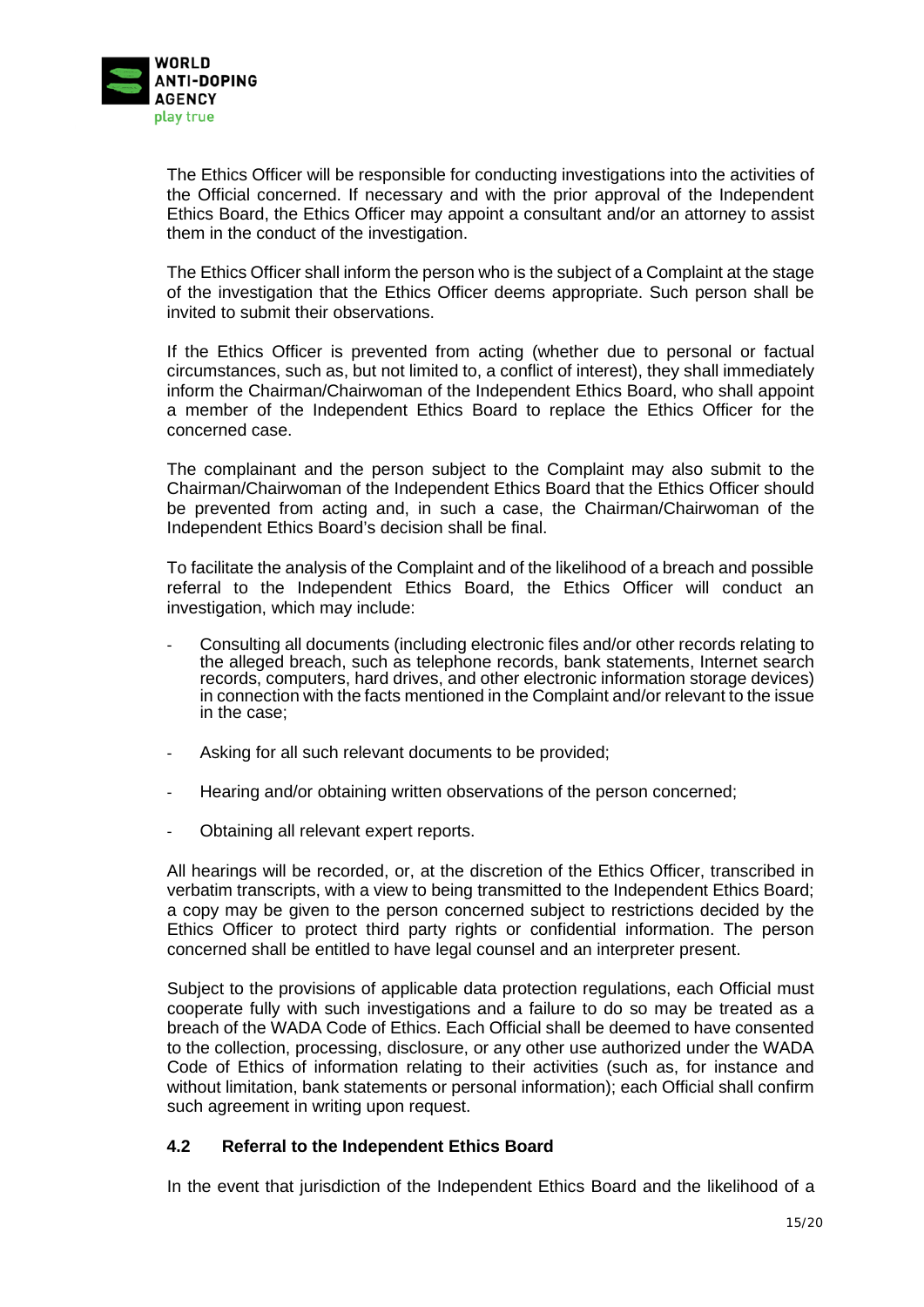

breach of the ethical principles of WADA, the WADA Code of Ethics or its implementing provisions are established, the Ethics Officer shall submit the Complaint to the Chairman/Chairwoman of the Independent Ethics Board with a detailed written report, including all the elements of the investigation.

The Ethics Officer shall send a written notice to the person concerned including the following information:

- that the person concerned is alleged to have breached the ethical principles of WADA, the WADA Code of Ethics or its implementing provisions;
- the provisions that this person is alleged to have breached;
- a brief description of the facts.

In the event that the jurisdiction of the Independent Ethics Board and/or the likelihood of a breach of the ethical principles of WADA, the WADA Code of Ethics or its implementing provisions is not established, the Ethics Officer will reflect this accordingly in a specific written report to the attention of the Chairman/Chairwoman of the Independent Ethics Board. The complainant will be informed of this decision and may ask the Chairman/Chairwoman of the Independent Ethics Board to re-examine the file.

The report of the Ethics Officer shall be discussed by the Independent Ethics Board during a meeting to be convened by the Chairman/Chairwoman of the Independent Ethics Board. If the Independent Ethics Board considers that the likelihood of a breach of the ethical principles of WADA, the WADA Code of Ethics or its implementing provisions is not established, the Independent Ethics Board shall render a final decision. Such decision shall be communicated to the WADA President, to the complainant and to the concerned person. The complainant (if a party to the proceedings) and the concerned person may appeal this decision to the CAS. If the Independent Ethics Board considers that there is a likelihood of a breach and that it has jurisdiction, then the Complaint will be examined by the Independent Ethics Board.

## **4.3 Referral to criminal authorities**

If, at any stage of their investigation, the Ethics Officer believes that the violation of the WADA Code of Ethics may also constitute a criminal offence, after having obtained advice from a consultant or attorney and from the WADA Intelligence & Investigations Department, the Ethics Officer may request the authorization from the Independent Ethics Board to report the case to the relevant criminal authorities.

At any stage of the investigation and after having obtained advice from a consultant or attorney and from the WADA Intelligence & Investigations Department, the Independent Ethics Board may also decide to report the case to the relevant criminal authorities.

## <span id="page-15-0"></span>**5. PROCEDURE TO DECIDE ON THE COMPLAINT**

## **5.1 Procedure before the panel of the Independent Ethics Board**

#### *5.1.1* Composition of the Panel

Upon receipt of the report from the Ethics Officer, the Chairman/Chairwoman of the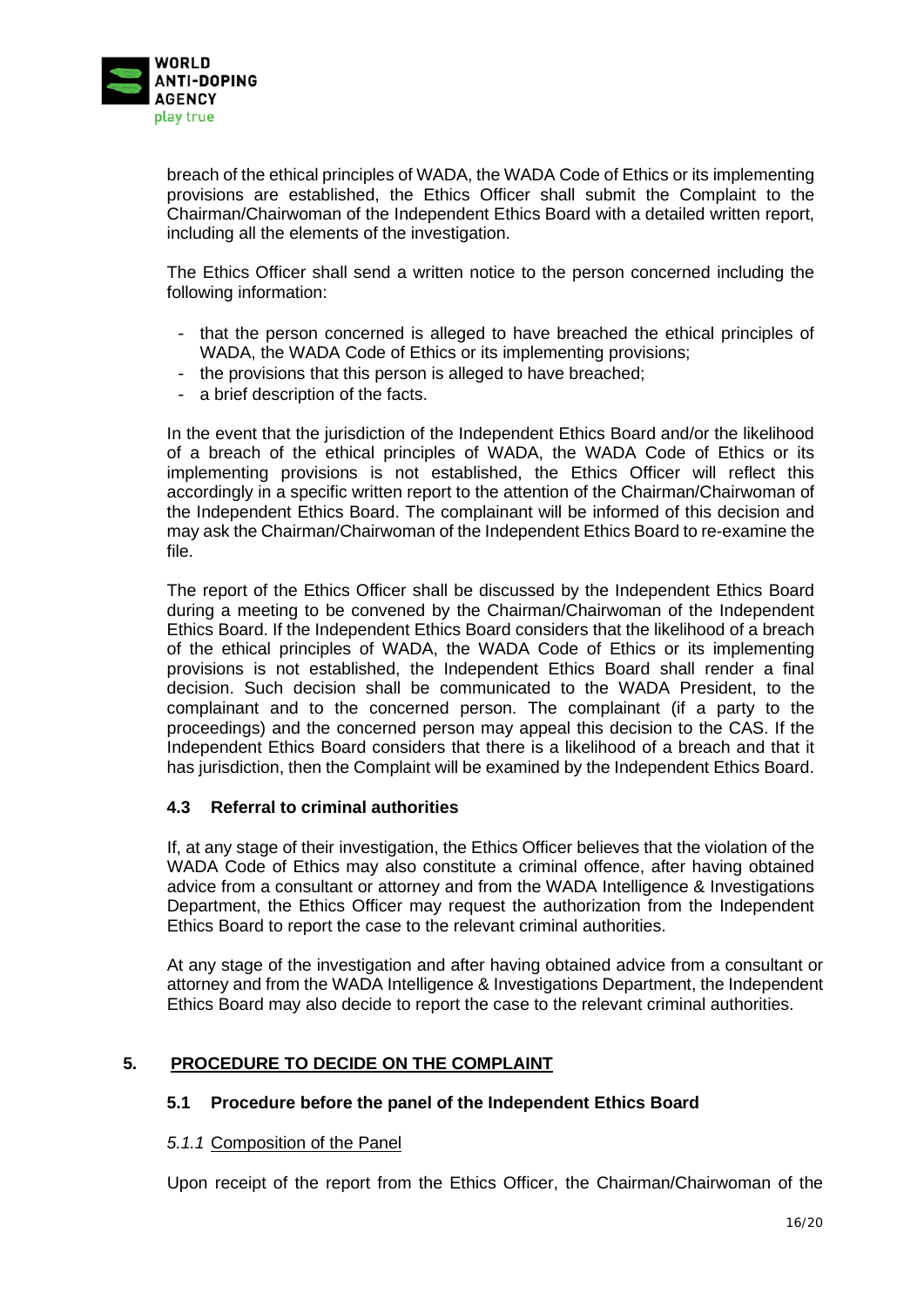

Independent Ethics Board shall appoint a panel (the "**Panel**") of either one (1) or five (5) person(s) appointed from the members of the Independent Ethics Board, depending on the nature and complexity of the case. If the Panel is composed of five (5) persons, the two (2) members of the Independent Ethics Board appointed by the Public Authorities and the Olympic Movement shall automatically be members of the Panel. The composition and size of the Panel shall be decided by the Chairman/Chairwoman of the Independent Ethics Board, who shall also appoint the Chair of the Panel; the member(s) of the Panel shall be independent of the parties and must not have had any prior involvement in the case; the Chairman/Chairwoman of the Independent Ethics Board may revoke the appointment of any member of the Panel.

If a member of the Panel is prevented from acting (whether due to personal or factual circumstances, such as, but not limited to, a conflict of interest), he/she shall immediately inform the Chairman/Chairwoman of the Independent Ethics Board, who shall appoint another member of the Independent Ethics Board to replace the member of the Panel whose appointment for the concerned case has been revoked.

The person concerned must raise at the earliest opportunity any objection they may have to any member of the Panel. Failure to do so will constitute a waiver of the right to object for that purpose. If an objection is raised, the Chairman/Chairwoman of the Independent Ethics Board will decide on such objection. The Chairman/Chairwoman of the Independent Ethics Board's decision shall be final and not subject to appeal.

The Panel shall hear and determine the matter.

## *5.1.2 Rules of procedure*

The Chair of the Panel may appoint one member of the Panel as a rapporteur, who will analyze the report issued by the Ethics Officer and all the information and documents from the investigation, and then report to the Panel. The Panel and the rapporteur shall be assisted for administrative purposes by at least one legal secretary who is independent from WADA and appointed by the Chair of the Panel.

The person concerned has the right to be heard by the Panel or the rapporteur, either through written observations or orally as determined by the Panel. The decision of the Panel on such issue shall be final and may not be appealed to the CAS before a final decision on the Complaint is rendered. All hearings will be recorded or, at the discretion of the Panel, transcribed in verbatim transcripts; upon their request, a copy shall be given to the person concerned. The person concerned shall be entitled to have legal counsel and an interpreter present.

If the Panel or the rapporteur is of the opinion that the investigation conducted by the Ethics Officer is not sufficient, the Panel or the rapporteur may instruct the Ethics Officer to take any additional measures.

The Panel is entitled to take all decisions and measures it deems appropriate to organize the procedure.

The Panel may decide that the Complainant shall participate as a party to the procedure. Its decision is final and may not be appealed.

#### <span id="page-16-0"></span>*5.1.3 Determination of the case*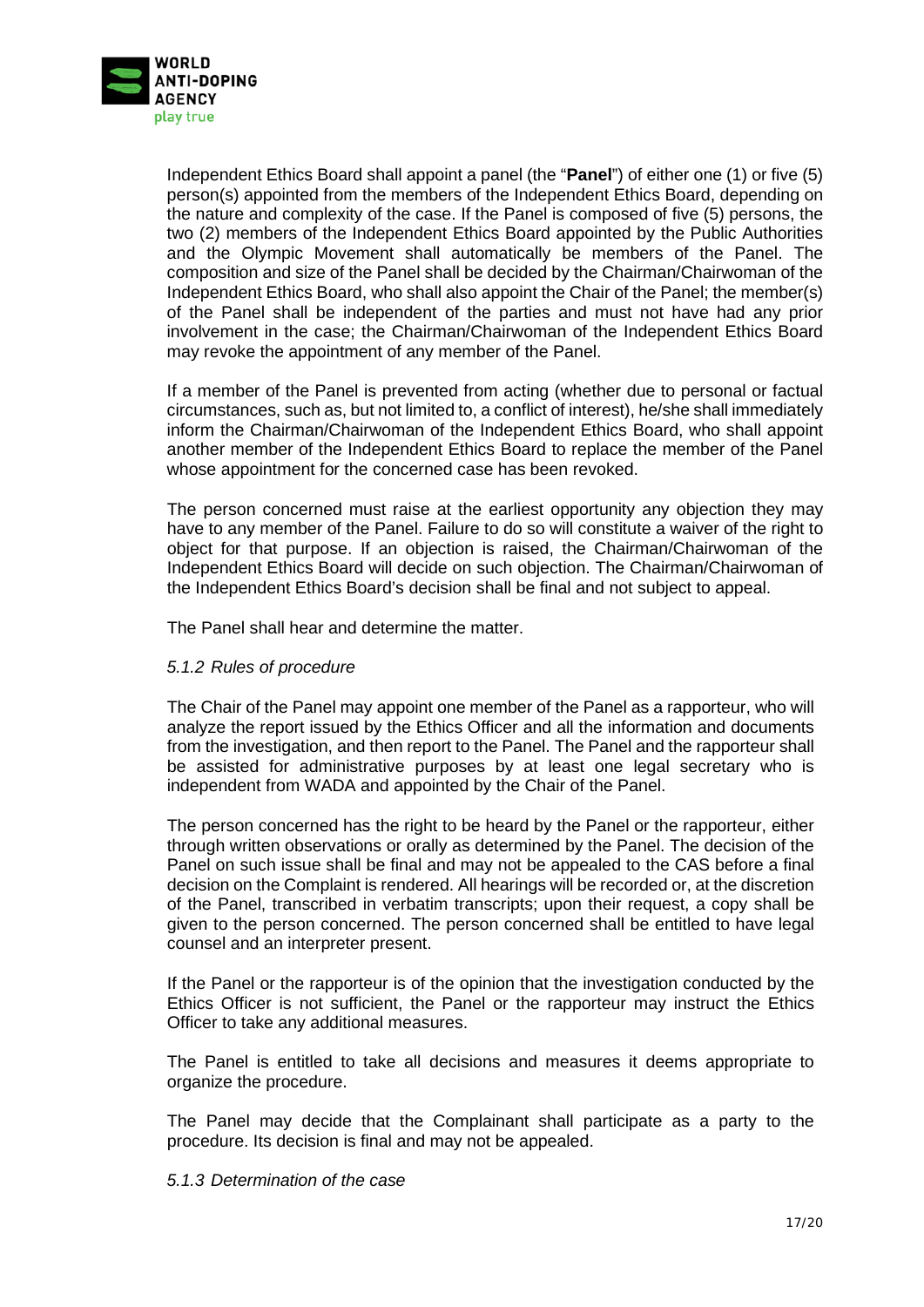

The Panel shall examine the case *de novo*, but on the basis of the investigations conducted by the Ethics Officer, and assess and evaluate the evidence freely.

The Panel shall deliberate in camera and take any measures and/or sanctions it deems appropriate, in accordance with this Section [5.1.](#page-15-0) The Ethics Officer may be asked to present their report during the meeting, but they shall not attend the deliberations of the Panel.

Decisions of the Panel shall be taken by a majority of the votes cast. Each member has one vote. Abstentions and blank or spoiled votes shall not be taken into consideration in the calculation of the required majority. All members of the Panel shall be present for the decisions to be validly made. If all members of the Panel do not attend, the Chair of the Panel will convene a new deliberation session of the Panel at a date no sooner than ten (10) calendar days after the first session. During such second deliberation session, decisions may be validly made even if all members of the Panel are not present.

Voting by proxy is not allowed. Voting shall take place by secret ballot if the majority of the members of the Panel request it. The Chair of the Panel may decide that the members of the Panel may take part in the deliberations by teleconference, by videoconference or by such other electronic means that permit all persons participating in the meeting to properly communicate with each other.

The deliberations and the votes are confidential.

#### *5.1.4 Reconsideration Process*

Once the Panel concludes that (i) the proceedings are completed, (ii) the matter is ready to be decided and (iii) the Panel has reached a provisional decision in principle, the Chair of the Panel shall inform the Chairman/Chairwoman of the Independent Ethics Board accordingly and send them a report (the "**Deliberations Report**").

The Deliberations Report shall contain a written summary of the deliberations of the Panel and the provisional decision reached by the Panel.

The Chairman/Chairwoman of the Independent Ethics Board shall pass on the Deliberation Report to the Chair of the Executive Committee, assigning a time limit of thirty (30) days to the Executive Committee to:

- (i) make any comments on the Deliberations Report; and/or
- (ii) request further investigations (such as, for example, the hearing of the person concerned or of additional witnesses, the collection of other evidence, the appointment of an expert, etc.), for consideration by the Panel (the "**Reconsideration Measures**").

Upon receipt of the Deliberations Report, the Chair of the Executive Committee shall first determine whether a member of the Executive Committee is impaired by a lack of impartiality or otherwise in participating in the Reconsideration Process. The Chair of the Executive Committee shall decide without informing the concerned member. The Chair of the Executive Committee shall refer to the rules of the WADA Governance Regulations in taking their decision. If they confirm that such member is impaired, such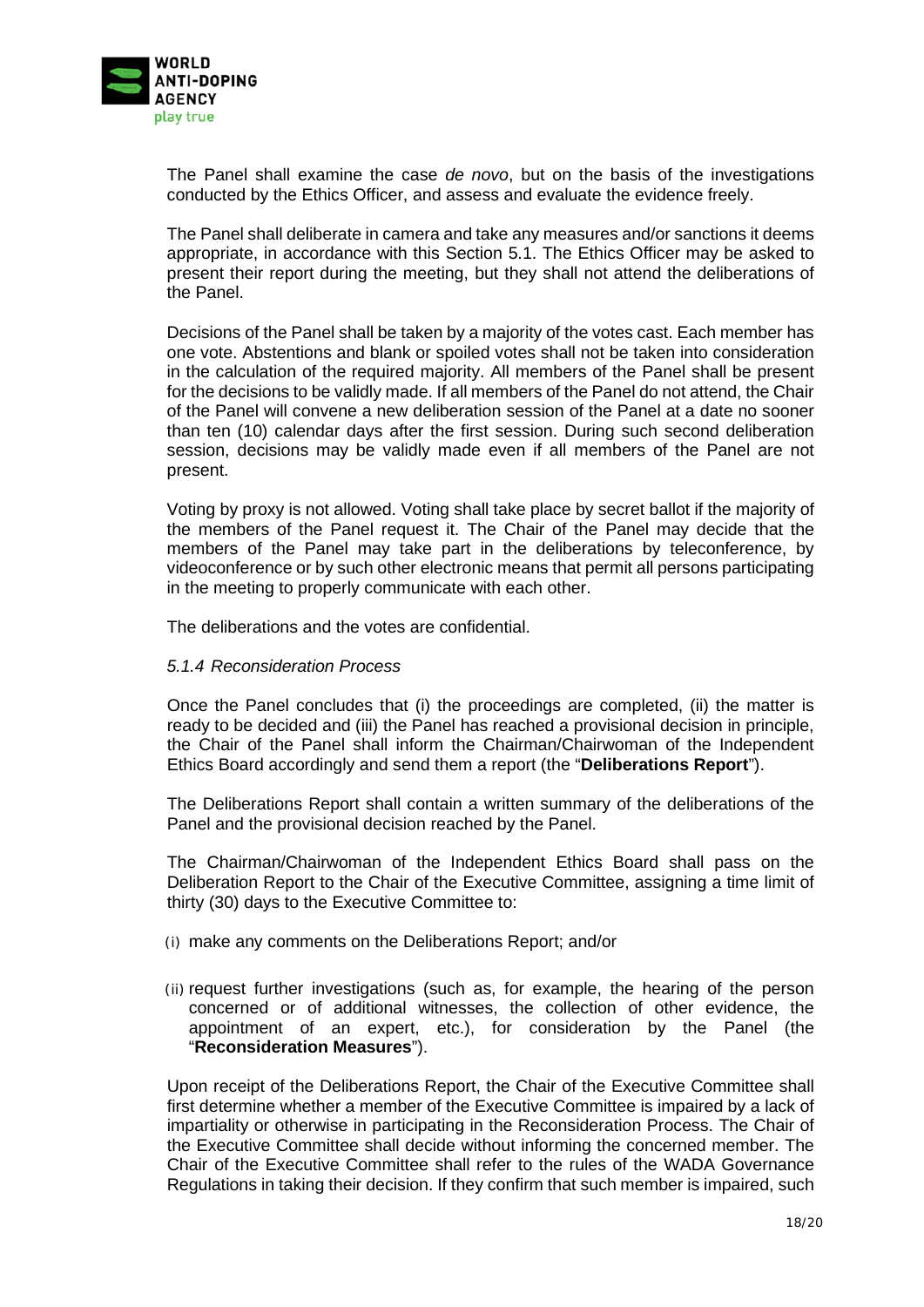

member will not participate in the Reconsideration Process. The decision of the Chair of the Executive Committee is final and may not be appealed.

The Chair of the Executive Committee shall then pass on the Deliberations Report to the unimpaired members of the Executive Committee, to review the Deliberations Report, make comments and decide on the Reconsideration Measures (if any). The Executive Committee shall take its decision by a majority of the votes cast. Each member has one vote. Abstentions and blank or spoiled votes shall not be taken into consideration in the calculation of the required majority.

The Chair of the Executive Committee and the members of the Executive Committee shall treat the Deliberations Report with the highest degree of confidentiality and may not share any information in that respect with the stakeholders who appointed them.

The Chair of the Executive Committee shall communicate the Executive Committee's decision and comments to the Independent Ethics Board, which shall provide a summary of the Executive Committee decision and comments to the concerned person, assign them a time limit of thirty (30) days to submit their comments to the Independent Ethics Board.

The Independent Ethics Board shall then decide:

- (i) whether or not to ask the Panel to conduct further investigations (even in the absence of any request for Reconsideration Measures by the Executive Committee);
- (ii) which investigation measures should be undertaken (if any);
- (iii) to inform, in principle, the concerned person of any investigation measures to be undertaken, unless confidentiality is necessary to avoid a risk of tampering of the evidence to be collected.

The decision of the Independent Ethics Board may not be appealed.

#### <span id="page-18-0"></span>*5.1.5 Final investigations, deliberations, and final decision of the Panel*

If requested by the Independent Ethics Board, the Panel shall conduct the final investigations and then deliberate and take the final decision according to Section [5.1.3](#page-16-0) applied by analogy.

The decision is drafted by the Chair of the Panel. They may request independent support. The decision shall also address the comments and request for further investigations made by the Executive Committee (if any) and the comments by the concerned person (if any).

The decision shall be signed by the Chair and at least one member of the Panel and, subject to an appeal to the CAS, the decision shall be final and binding on all parties. The decision shall be notified in writing to the Executive Committee and to the parties as soon as reasonably practicable, and will set out (i) with reasons, the findings as to whether any breach of the ethical principles of WADA, the WADA Code of Ethics or its implementing provisions has been committed; (ii) with reasons, the findings as to what sanctions and/or measures, if any, are imposed; (iii) the right of appeal to the CAS.